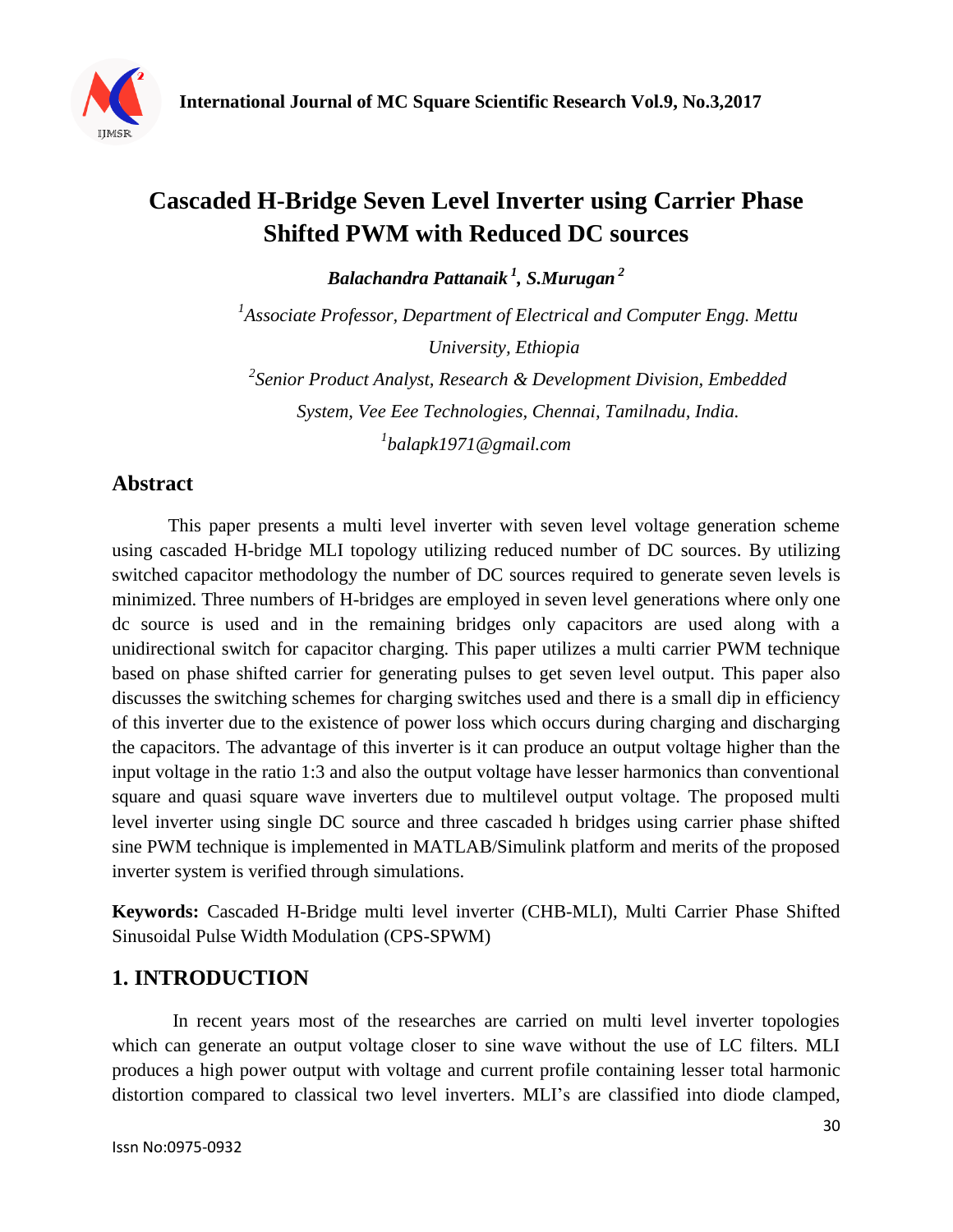

flying capacitor and cascaded H bridge based on the structure and components used in the circuit. Diode clamped and flying capacitor topologies have complex control technique and use uncontrolled diodes for voltage clamping to provide different voltage levels and balancing voltage across capacitors is a difficult task. But cascaded MLI's are simple in structure and also easy to control. The only disadvantage of the cascaded MLI converter is it requires n number of isolated dc sources to produce 2n+1 level output voltage. Therefore topology advancements are required in this type of multilevel inversion system with reduced dc sources and also to reduce the count of power switches and diodes used.

 Multi level inverter topology with reduction of dc sources based on switched capacitor techniques with normal dc source and single z-source network is presented in [1-2]. Multi level inverter topologies with increased voltage level based on series and parallel combination of switched capacitor network is given in [3-6]. MLI's proposed for a photovoltaic power generation [4] scheme for interfacing with ac micro grids [6]. Cascaded Multi level inverters with reduced number of power switches is presented in [7-9] for induction motor applications with wye connection and also for open winding connection. Multi level inverters for PV powered grid interfaced applications are presented in [10-12] with and without galvanic isolation between PV power and ac loads. This paper presents a new multi level inverter with seven level voltage generation scheme using cascaded H-bridge MLI topology utilizing reduced DC sources count. By utilizing switched capacitor methodology the number of DC sources required to generate seven levels is minimized. Three numbers of H-bridges are employed in seven level generations where only one dc source is used and in the remaining bridges only capacitors are used along with a unidirectional switch for capacitor charging. The operation of the proposed MLI circuit and pulse generation using CPS-SPWM is explained in the following sections.

### **2. Overall Configuration of Proposed System**

 Overall configuration of the proposed multi level conversion system is shown in fig 1. The proposed system consists of a multi level voltage generation scheme which has twelve power switches with reverse voltage blocking capability, single DC source and two capacitors with charging switches. Efficiency of the proposed scheme is slightly lesser than the conventional topology which has three dc sources due to the charging loss of capacitor. The proposed MLI converter employs a carrier phase shifted PWM where the ratio between carrier frequency and sine wave frequency is smaller which further improves the harmonic profile of the MLI converter system. A MATLAB Simulink model is developed to verify the merits of proposed new Seven Level circuit topology with single dc source using carrier phase shifted PWM and the results are presented in this paper.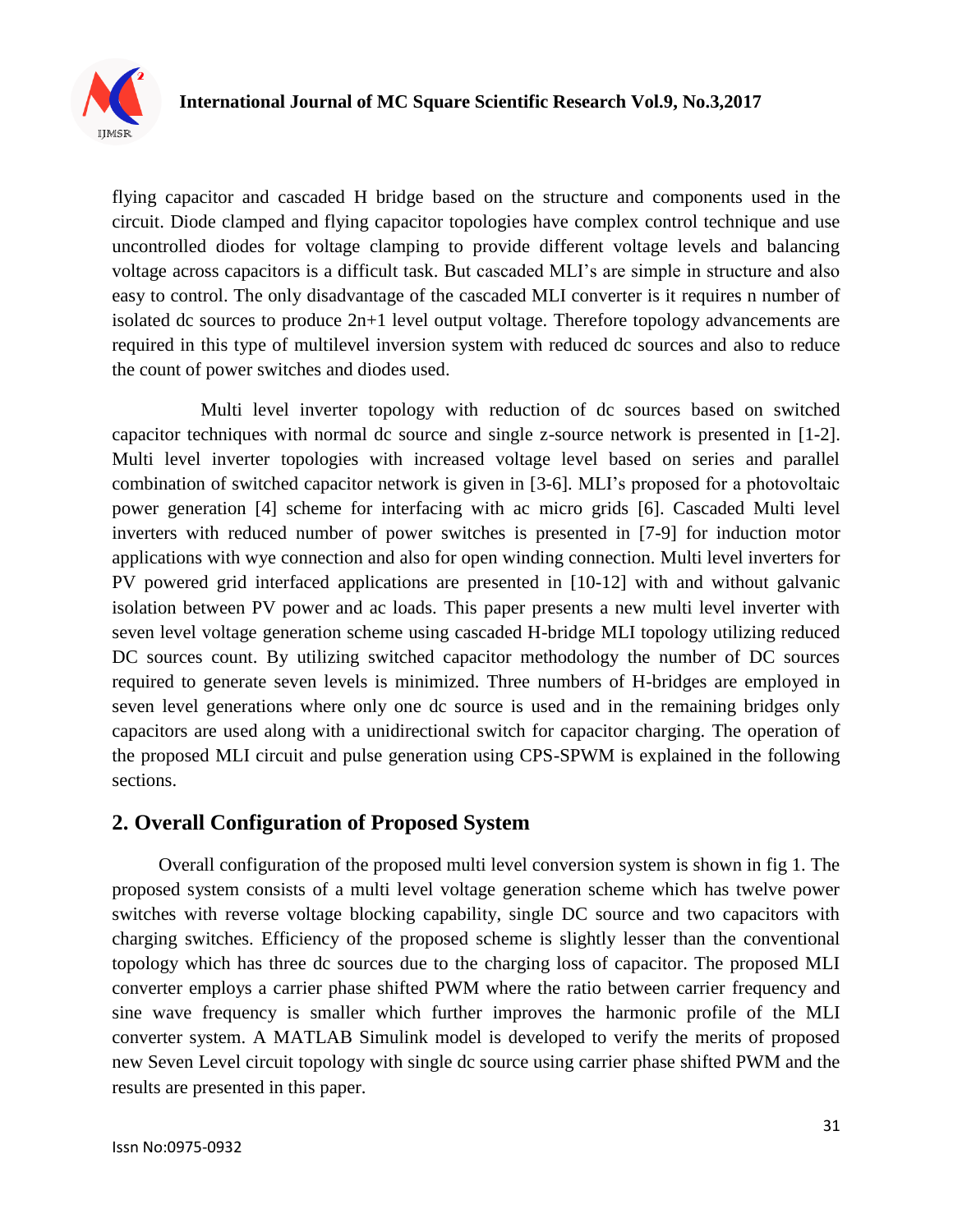



Fig 1.Overall Configuration of Cascaded MLI

## **3. Cascaded seven level inverter with Single DC source**

By Applying a switched capacitor methodology a single input dc source seven level inverter topology is presented using cascaded MLI. The proposed circuit topology uses three Hbridges as shown in the fig 2. In which a single bridge is directly powered from a constant dc source and the other two bridges are powered through switched capacitors from the same source.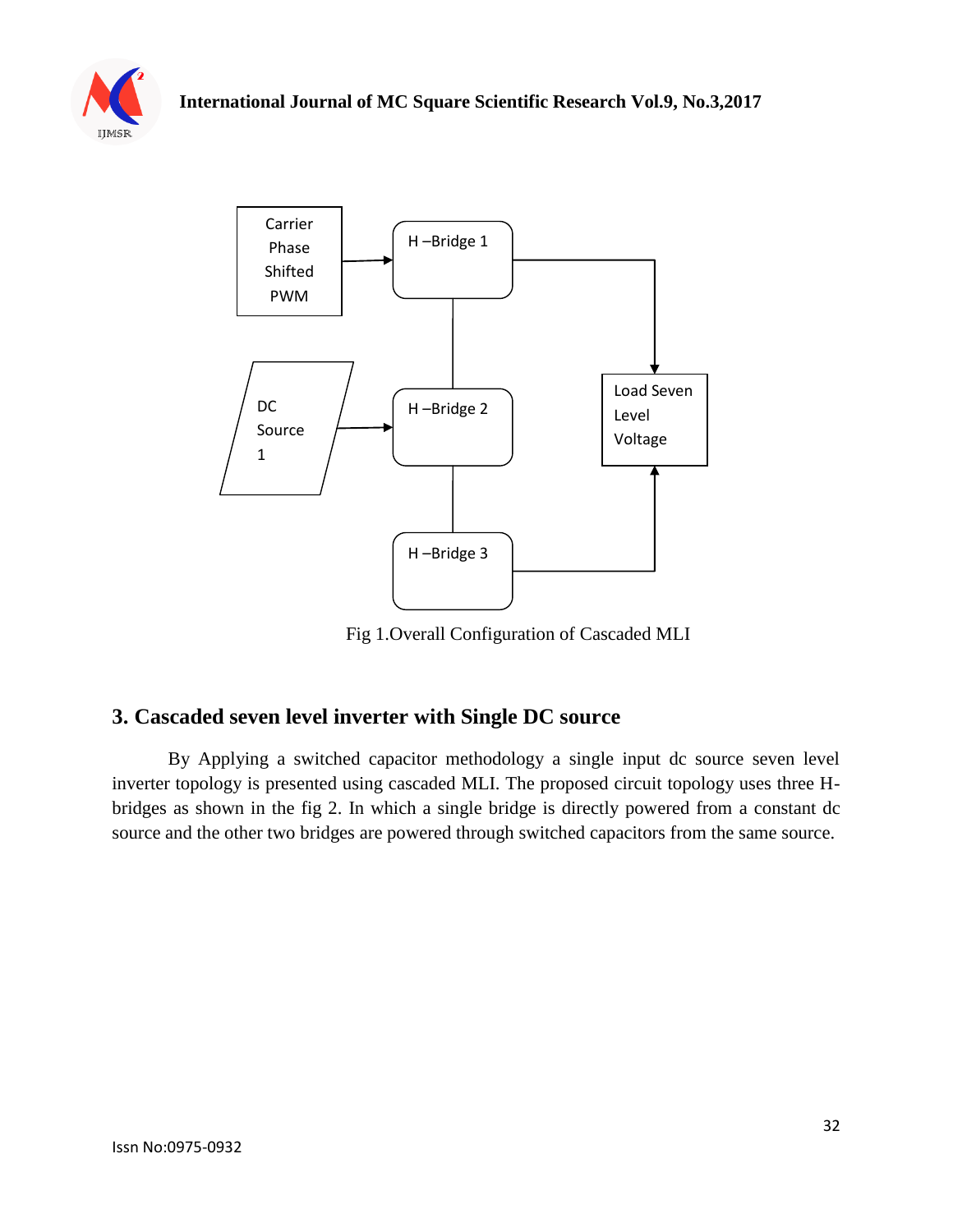



Fig 2.Circuit Diagram of Cascaded Seven Level inverter with Single DC source

### **4. Carrier Phase Shifted PWM**

In this PWM technique sine wave is compared with multi carrier waves to generate switching pulse for producing multi level output voltage using single dc source cascaded H bridge inverter and the key waveforms are shown in fig 3. In order to generate pulse for charging switch  $S_{c1}$  pulse generated for switches  $S_{21}$  and  $S_{13}$  are multiplied using and logic. Similarly for charging switch  $S_{c2}$  pulse generated for switches  $S_{23}$  and  $S_{31}$  are multiplied using and logic.

#### **5. Simulation Results and Discussions**

Cascaded MLI using single dc source to generate seven level load voltages is simulated in MATLAB/Simulink platform and the results are presented in this section. Simulation parameters are given in Table I. Overall circuit implementation in MATLAB software is shown in the fig 4. The seven level load output voltage using proposed inverter scheme is shown in fig 5. And harmonic content in load voltage is shown in the percentage of total harmonic distortion in fig 7. Voltage across capacitors  $(C_1 \text{ and } C_2)$  is shown in fig 6.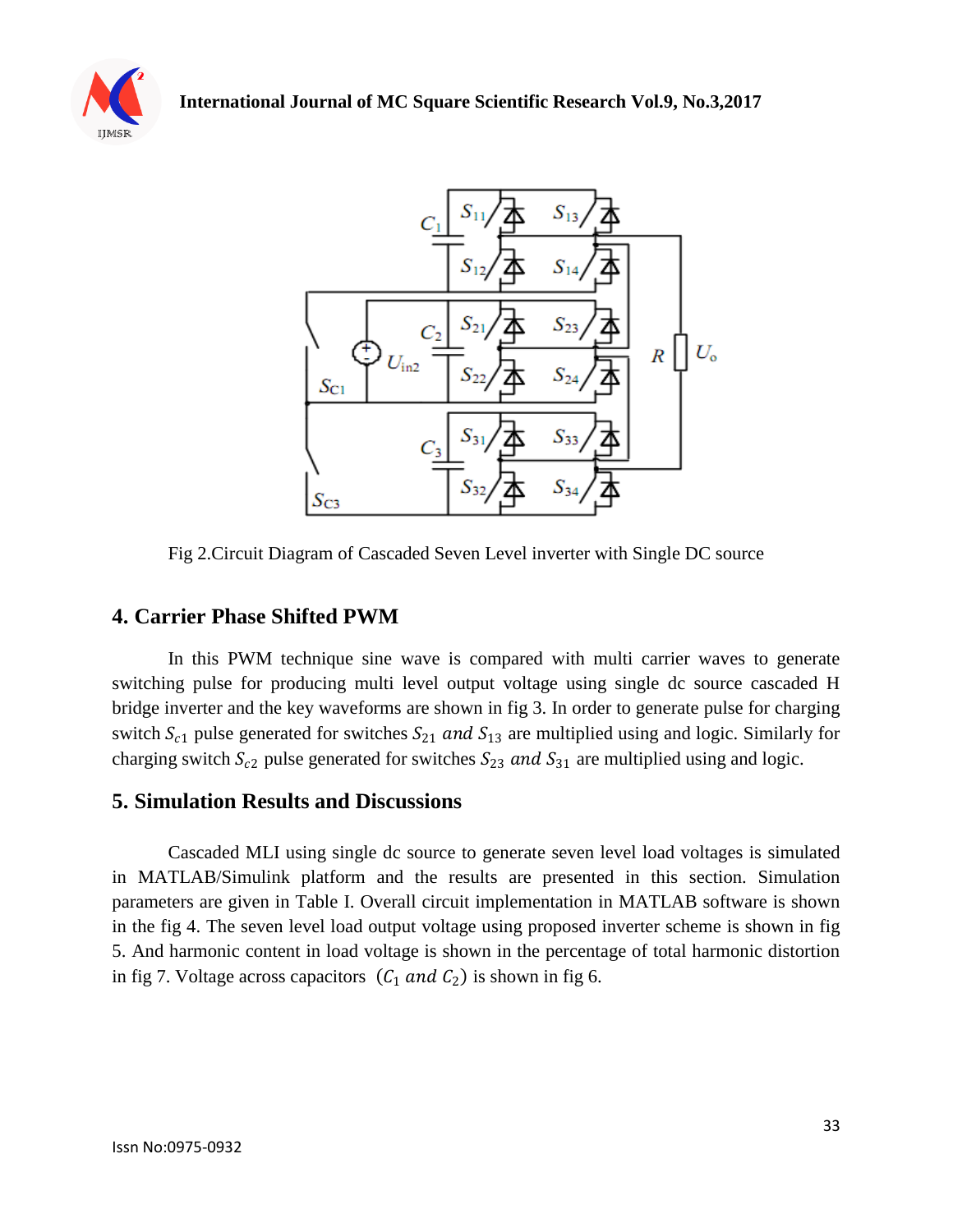



Fig 3.PWM generation using CPS-PWM

## **TABLE 1 SIMULATION PARAMETERS**

| <b>Load PARAMETERS</b>       |                     |  |
|------------------------------|---------------------|--|
| Name                         | Range               |  |
| Resistance                   | 10 ohms             |  |
| Inductance                   | 2mH                 |  |
| <b>Circuit parameters</b>    |                     |  |
| Capacitors $(C_1, C_2, C_3)$ | 2200 uF             |  |
| Input voltage $Uin_2$        | $100 \text{ v }$ DC |  |
| Output Voltage $U_0$         | $300 \text{ v } AC$ |  |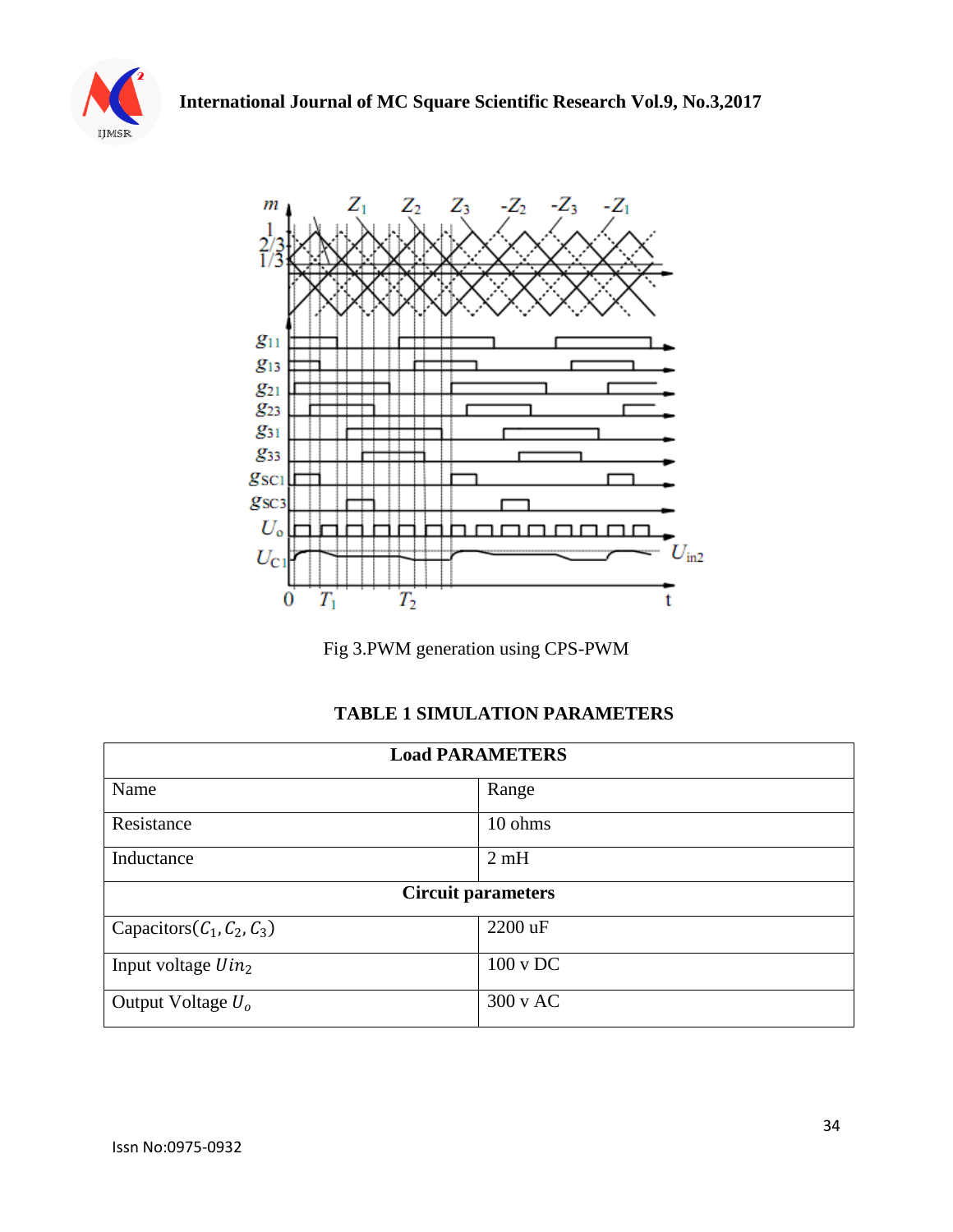



Fig 4.Matlab Implementation of Single DC source Cascaded Seven level inverter



Fig 5.Seven Level load Voltage waveform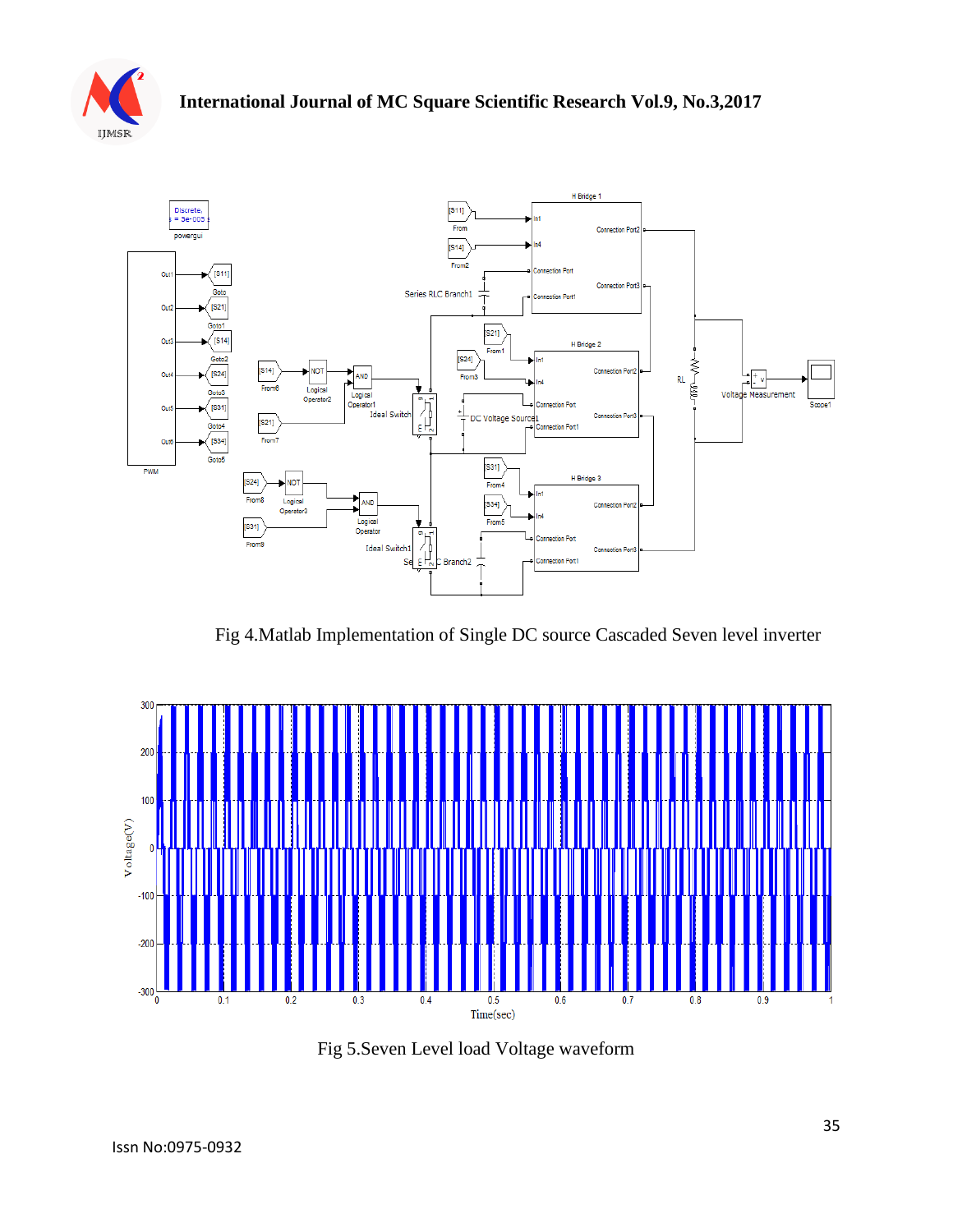



Fig 6.Dc link voltage waveform (A) voltage across capacitor vc1 (B) voltage across capacitor vc2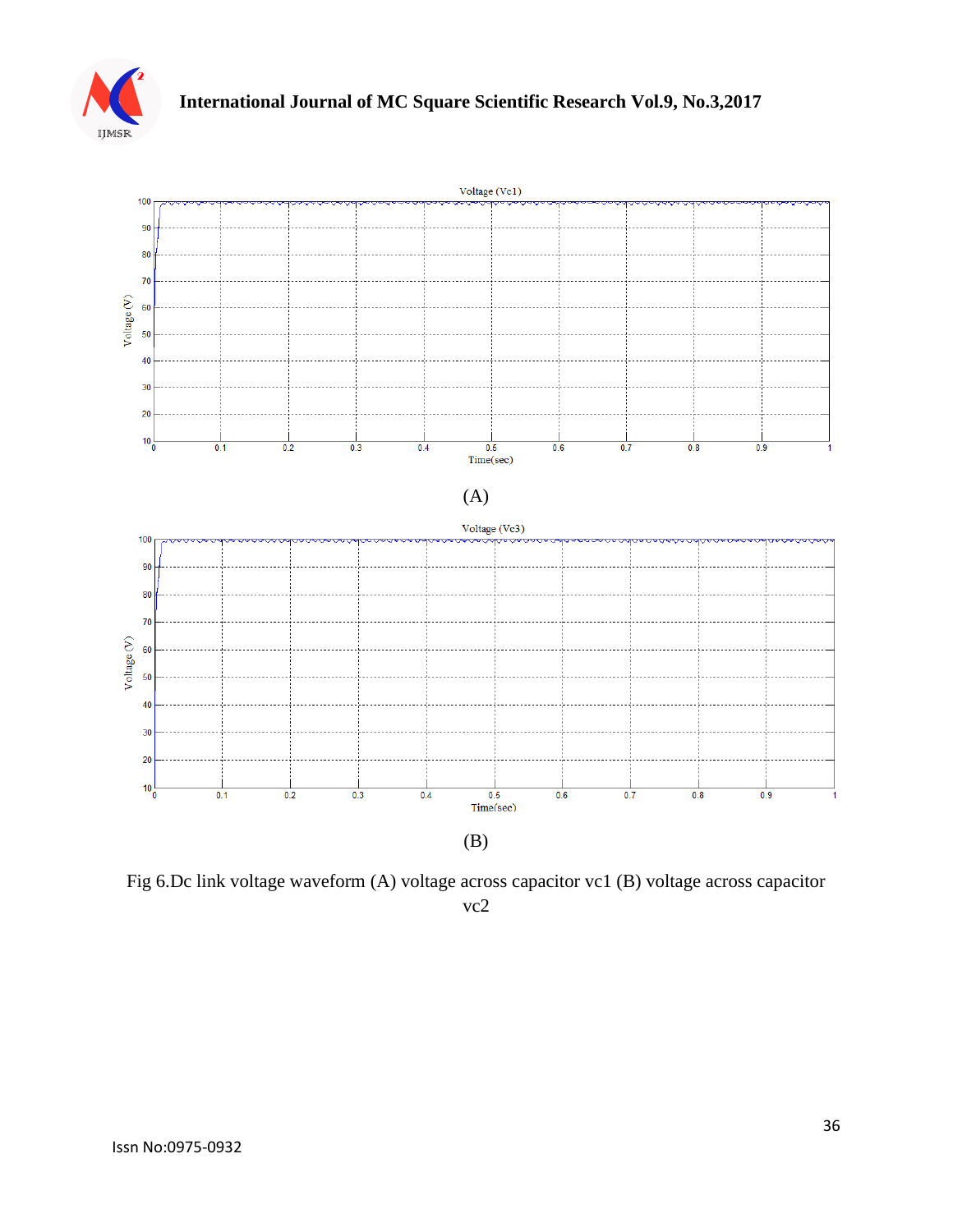



Fig 7.THD performance of Single DC source cascaded Seven Level inverter

| No | PWM technique | (%    |
|----|---------------|-------|
|    | LS-PWM        | 23.08 |
|    | CPS-SPWM      | 22.06 |

### **6. Conclusion**

This paper presented a new multi level inverter with seven level voltage generation scheme using cascaded H-bridge MLI topology utilizing reduced DC sources, by utilizing switched capacitor methodology the number of DC sources required to generate seven levels is minimized. Three numbers of H-bridges are employed in seven level generations where only one dc source is used and in the remaining bridges only capacitors are used along with a unidirectional switch for capacitor charging. This paper utilizes a multi carrier PWM technique based on phase shifted carrier for generating pulses to get seven level output. This paper also discusses the switching schemes for charging switches used and there is a small dip in efficiency of this inverter due to the existence of power loss which occurs during charging and discharging the capacitors. The advantage of this inverter is it can produce an output voltage higher than the input voltage in the ratio 1:3 and also the output voltage have lesser harmonics than conventional square and quasi square wave inverters due to multilevel output voltage. The proposed multi level inverter is based on single DC source and three cascaded h bridges using carrier phase shifted sine PWM technique is implemented in MATLAB/Simulink platform and merits of the proposed inverter system is verified through experiments based on simulations.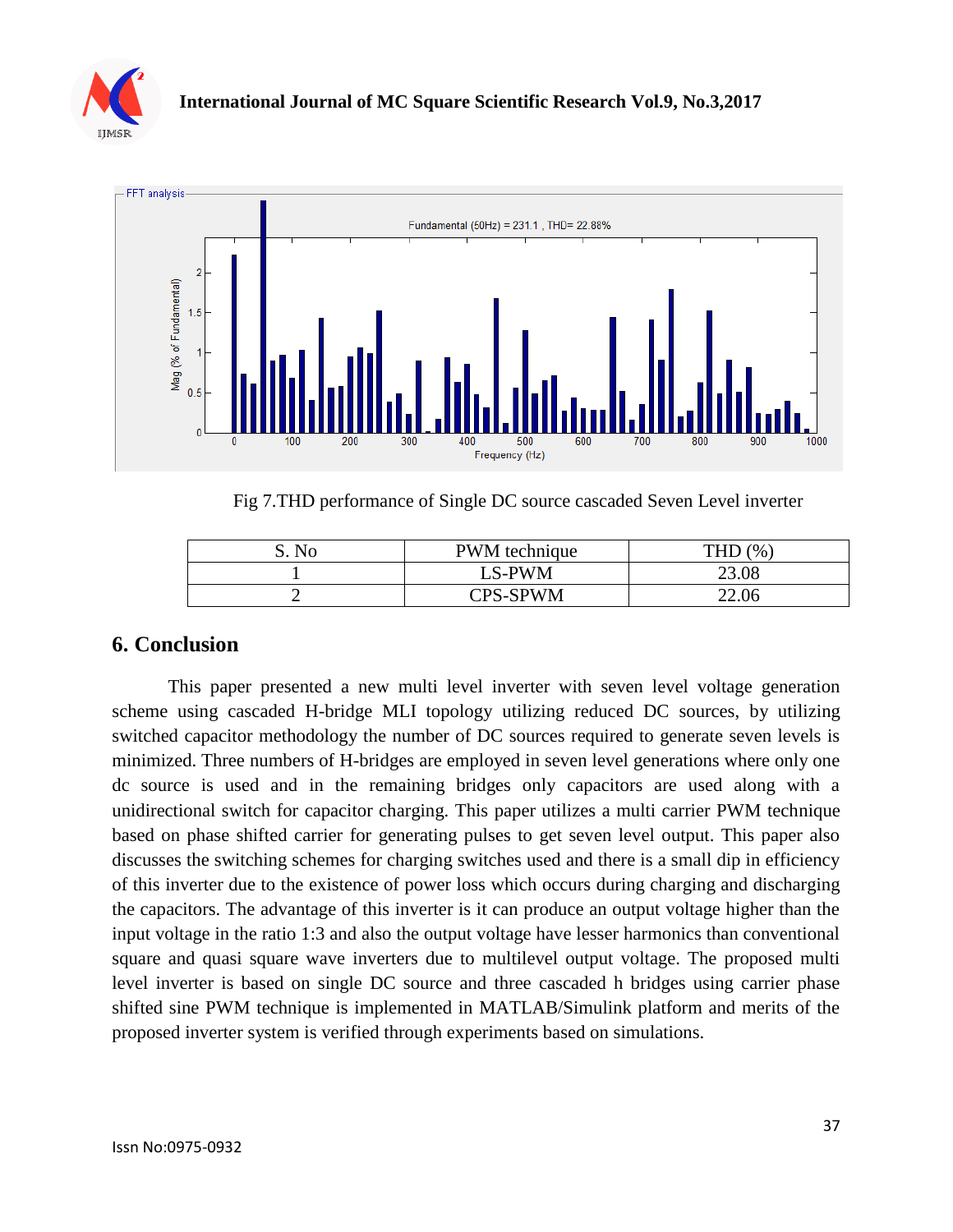

## **References**

- [1] B. Chokkalingam, S. Padmanaban, P. Siano, Z. Leonowicz and A. Iqbal, "A hexagonal hysteresis space vector current controller for single Z-source network multilevel inverter with capacitor balancing," 2017 IEEE International Conference on Environment and Electrical Engineering and 2017 IEEE Industrial and Commercial Power Systems Europe (EEEIC / I&CPS Europe), Milan, 2017, pp. 1-6.
- [2] T. Amir; J. Adabi; R. Mohammad, "A Multilevel Inverter Structure based on Combination of Switched-Capacitors and DC Sources," in IEEE Transactions on Industrial Informatics , vol.PP, no.99, pp.1-1
- [3] Y. C. Fong, Y. Ye, S. R. Raman and K. W. E. Cheng, "A hybrid multilevel inverter employing series-parallel switched-capacitor unit," 2017 IEEE Applied Power Electronics Conference and Exposition (APEC), Tampa, FL, 2017, pp. 2565-2570.
- [4] N. Y. Yagnik, H. M. Karkar, H. Y. Yagnik and I. N. Trivedi, "Single Phase Modified Multilevel Inverter in Standalone Photovoltaic System," 2016 International Conference on Electrical Power and Energy Systems (ICEPES), Bhopal, 2016, pp. 355-362.
- [5] J. Zeng; J. Wu; J. Liu; H. Guo, "A Quasi-Resonant Switched-Capacitor Multilevel Inverter With Self-Voltage Balancing for Single-Phase High-Frequency AC Microgrids," in IEEE Transactions on Industrial Informatics , vol.PP, no.99, pp.1-1
- [6] S. Singh and A. Gupta, "Power quality analysis of multilevel grid-interactive converter system with varying DC source and switching angle," 2016 IEEE 1st International Conference on Power Electronics, Intelligent Control and Energy Systems (ICPEICES), Delhi, 2016, pp. 1-6.
- [7] N. H. Saad, A. A. El-Sattar and M. A. Gad, "Sensor less Field Oriented Control based on improved MRAS speed observer for Permanent Magnet Synchronous Motor drive," 2016 Eighteenth International Middle East Power Systems Conference (MEPCON), Cairo, 2016, pp. 991-998.
- [8] B. Mahato, R. Raushan and K. C. Jana, "Modulation and control of multilevel inverter for an open-end winding induction motor with constant voltage levels and harmonics," in IET Power Electronics, vol. 10, no. 1, pp. 71-79, 1 20 2017.
- [9] M. Jayabalan, B. Jeevarathinam and T. Sandirasegarane, "Reduced switch count pulse width modulated multilevel inverter," in IET Power Electronics, vol. 10, no. 1, pp. 10-17, 1 20 2017.
- [10] M. A. Kumar and S. Lakshminarayanan, "Cost effective gate drive circuit for MLI with constant number of conducting switches," 2016 IEEE International Conference on Recent Trends in Electronics, Information & Communication Technology (RTEICT), Bangalore, 2016, pp. 617-622.